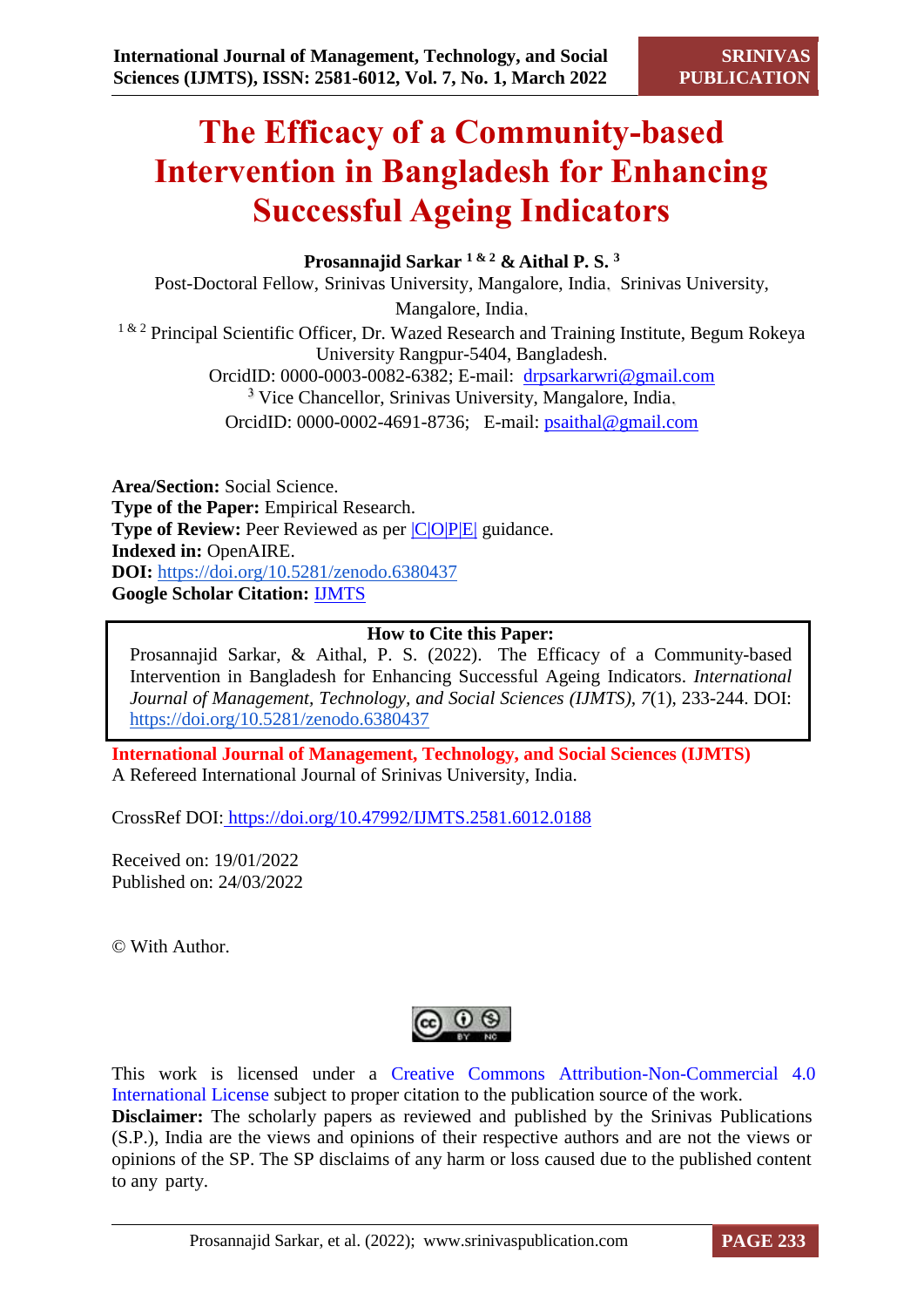# **The Efficacy of a Community-based Intervention in Bangladesh for Enhancing Successful Ageing Indicators**

**Prosannajid Sarkar 1 & 2 & Aithal P. S. <sup>3</sup>**

Post-Doctoral Fellow, Srinivas University, Mangalore, India. Srinivas University,

Mangalore, India.

 $1 \& 2$  Principal Scientific Officer, Dr. Wazed Research and Training Institute, Begum Rokeya University Rangpur-5404, Bangladesh.

OrcidID: 0000-0003-0082-6382; E-mail: [drpsarkarwri@gmail.com](mailto:drpsarkarwri@gmail.com) <sup>3</sup> Vice Chancellor, Srinivas University, Mangalore, India.

OrcidID: 0000-0002-4691-8736; E-mail: [psaithal@gmail.com](mailto:psaithal@gmail.com)

# **ABSTRACT**

**Purpose:** *The aims of this research was to see whether a community-based intervention could be effective in promoting comprehensive indicators for successful aging.* 

**Methods:** *The participants (60 years old and above) were recruited from rural and urban parts of Bangladesh's Rangpur district for this seven-month intervention program. Successful aging indicators included blood pressure control or diabetes management, adherence to recommended physical exercise and diet, cognitive impairment, depressive symptoms, engagement in social activities, religious activities, and volunteer activities.* 

**Results:** *In the follow-up period the likelihood to control hypertension and diabetes in comparison to the baseline were 1.64 (95 % confidence interval [CI] = 1.12- 3.38) and 1.89 (95 % CI = 1.44- 2.87) times higher. Participants in the follow-up were 2.21 (95 % CI = 1.87– 3.45), 2.01 (95 % CI = 1.61–2.99) times more likely to adherence to recommended physical activity and diet compared with the baseline. This intervention was shown to be significantly linked to lower likelihood of developing cognitive impairment and depressive symptoms. In the follow-up period group activities increased 98% as compared to baseline.* 

**Novelty/Value:** *This community-based intervention was found to be helpful in boosting successful aging markers for chronic disease management, maintaining good mental and physical function, and maintaining life engagement.*

**Type of Research:** *Empirical Research.*

**Keywords:** Bangladesh, Community based intervention, Aging indicators, Efficacy of a community

# **1. INTRODUCTION :**

In gerontology, the new paradigm in aging is successful aging [1]. The subject of successful aging is extensively researched, and it is widely acknowledged as a multifaceted notion [1]. Previous research has revealed protective and risk variables for multidimensional effective aging [2-5]. However, promoting healthy aging and avoiding aging-related risks are not simple undertakings. Successful aging is hampered by a lack of understanding about prior to aging successfully reaching advancing years, a hard-to-change way of life or difficulties preserving healthy habits, and a disregard for some aspects of optimal aging. It is believed that if a health promotion intervention was successful in achieving such improvements in comprehensive measures of effective aging, older people's quality of life would increase and their medical and care expenditures would decrease [6].

Over 13 million persons in Bangladesh are over 60 years old as of 2019, accounting for 8% of the country's overall population.*<sup>7</sup>* With 36 million people over the age of 60, the proportion of senior persons is predicted to treble to 21.9 % in 2050. This indicates that one out of every five Bangladeshis will be beyond the age of 65 [7]. As the population ages, so does the demand in the interest of health. Because of the aging immune system deterioration, older people suffer from noncommunicable diseases. Hypertension, weight gain and obesity, diabetes, heart disease, joint pain, immunity, anxiety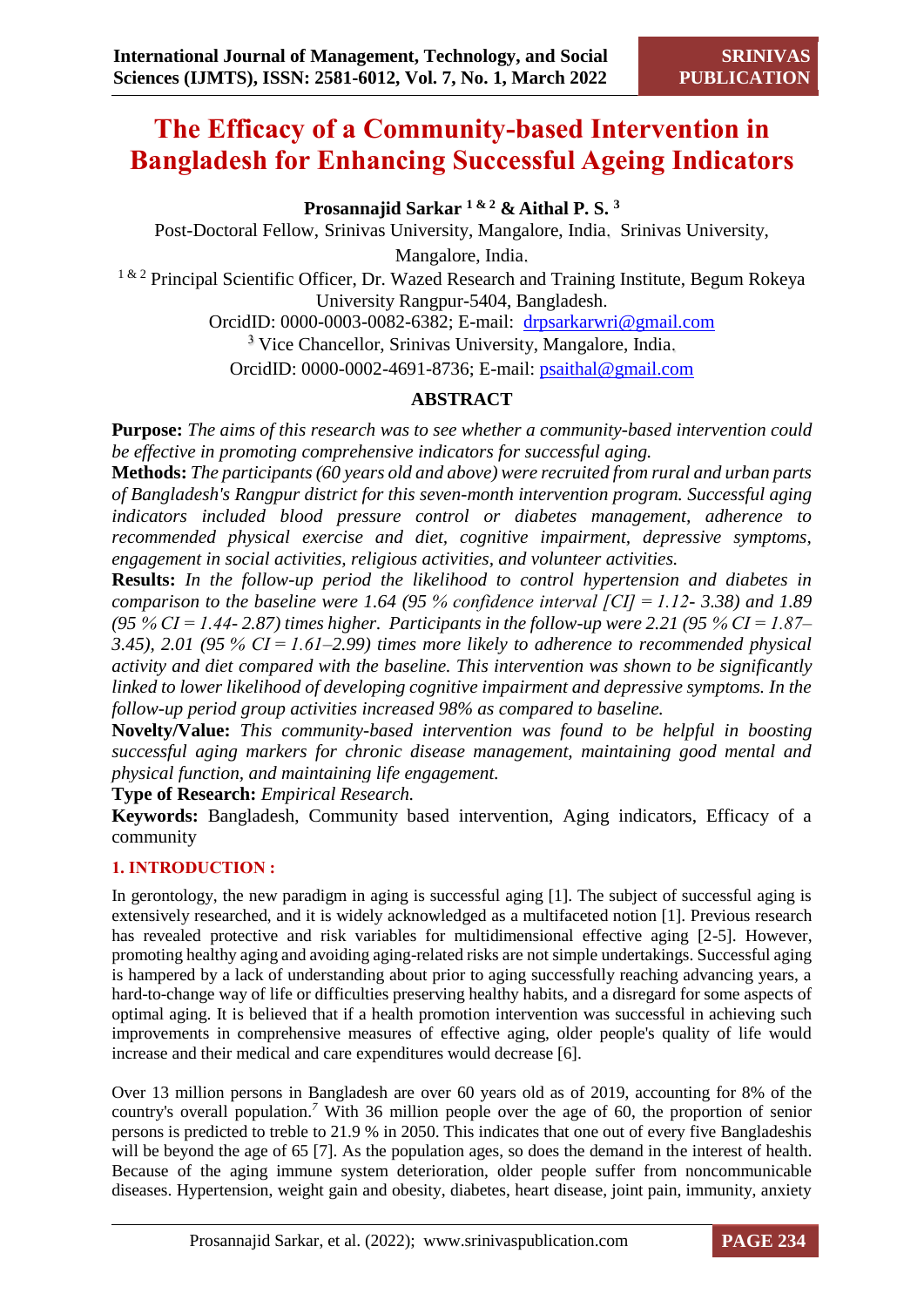and depression with vision loss, walking issues, chewing difficulty, hearing loss, osteoporosis, arthritis, and incontinence round out the list [8-9].

On the basis of the efficacy of previous research, it is anticipated that that implementing a successful aging program to promote complete indicators will aid in the promotion of health among the elderly. Furthermore, an effective aging program could help seniors and their families save money on medical expenses.

# **2. REVIEW BASED RELATED WORK :**

Several health promotion programs aimed at promoting successful aging have been carried out over the world to date. Some of these intervention studies aimed at improving physical health are focused on specific illnesses [10-12]. For example, a study conducted among 223 low-income Latinas (Hispanics) aged 35-64 years to assess the viability of a lifestyle modification intervention for overweight people guided by a promotora, Latinas who have immigrated to the United States found that an intervention in lifestyle habits led by promotra can improve overweight Latina women's lifestyle choices and other risk factors. The likelihood of executing this intervention in the community, as well as promotoras acting as facilitators is backed up by evidence [10].

Another study of 312 people in Lawrence, Massachusetts, looked at the effectiveness of a literacycatered, community-based, and intervention in a way of life that is culturally appropriate on diabetes risk and weight reduction. It found that in a high-risk Latino group, community-based program for diabetes prevention led to loss of weight, better HbA1c, and raise resistance of insulin [11]. From January 2001 to March 2013, a comprehensive literature search was undertaken to find articles that employed technology to encourage physical exercise in persons with diabetes type 2. The results suggest that technology-based interventions to increase physical activity are beneficial [12].

Some of the interventions aimed to improve the elderly's psychological well-being, cognitive function, emotional wellness, adaptation, and resilience are just a few examples.*13-16* A research of 58 Japanese community-dwelling older persons, for example, suggests that a picture book reading training program for older people that live in the community could help avoid remembrance and impairment in executive function [13]. Another study conducted in Germany among participants aged 40 to 55 years old discovered that cognitive interventions can cause functional changes in brain systems linked with spatial navigation, which appear to be more powerful than the advantages of physical activity among people in their middle years [14].

Cognitive interventions can cause functional changes in brain systems linked with spatial navigation, in accordance with a randomized controlled clinical trial study conducted among Seniors aged 65 to 94 years old living independently in ten cities of United Kingdom (UK) were recruited from senior housing, community centers, hospitals, and clinics [15]. The intervention is successful in enhancing positive mental health by increasing abilities of acceptance and value-based action, according to a study done in the Netherlands among 93 participants with mild to severe psychological distress [16].

Some of them concluded that social activities and participation can help the elderly feel better [17-18]. Social integration is useful in supporting successful ageing indicators, according to a community-based study conducted in Taiwan [17]*.* Participants for a private insurance company's experimental and control groups successful aging intervention program were selected from the workers and middle-aged customers. The program for aging intervention that worked enhanced aging awareness, engage in physical activity, and wellness significantly [18].

Despite the numerous programs of intervention, only a handful study applies complete tactics to stimulate the development of successful aging indicators. Interventions should be all-encompassing and responsive to a variety of factors of effective aging in order to help people who are approaching old age successfully.

#### **3. OBJECTIVES OF THE STUDY :**

The focus of this research was to see how effective an intervention program that is based in the community could be at promoting comprehensive indicators of successful aging.

#### **3.1 Methods:**

#### *Design and participants*

The data for this community-based pre-post intervention study were collected in Bangladesh's Rangpur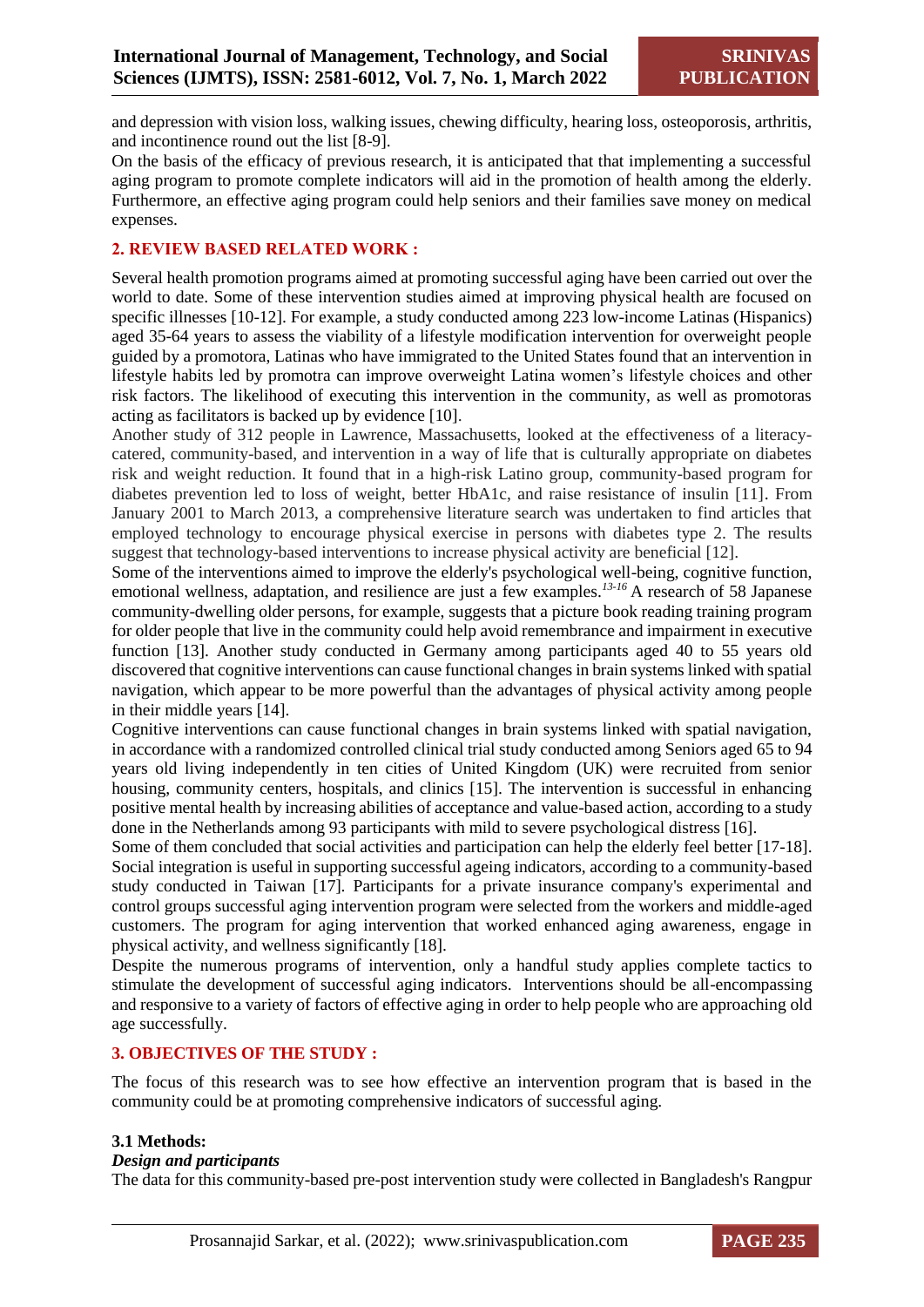district. In Bangladesh, urban areas are separated into wards while rural areas are clubbed together as a union. One union from the rural areas and one ward from the urban areas were chosen at random from the district. Following a basic random sampling procedure, 13 mahallas from the ward and 13 villages from the union were chosen. The field investigators visited each family in the 26 areas chosen and collected information from all elderly residents in those areas through face-to-face interviews utilizing a prepared questionnaire. Participants were selected based on the requirements listed below: (1) they were 60 years old or older; (2) they were able to converse orally and were both willing and able to engage in the study; and (3) they were not severely ill. The desired sample size for this investigation was 750 participants, which provided more than 80% power to detect a 20% effect size on the marginal means. To minimize missing out on follow-up, the sample size was expanded to 800.

# *Data collection procedures*

# **(1) Before the study**

We ran a trial survey of the questionnaire before performing the interview and updated it as needed for the final poll. According to the guidelines of basic parameters essential for comprehensive research, we chose ten percent of the total sample  $(n = 80)$  for a pilot test. The survey was written in English and then translated into Bangla, Bangladesh's native tongue. As a validation activity, translation from Bangla to English in reverse was undertaken prior to and following the administration of the pre-test questionnaire. Based on the results of the pre-test, the questionnaire was modified. In April of 2018, a baseline survey was conducted.

# **(2) Community-based successful aging indicators intervention**

Once the baseline survey was finished, for this investigation, we hired four qualified medical professionals who has received a degree from a Bangladeshi medical college and skilled nine Research Assistants (RAs). The RAs had four days of training prior to the survey. Following the study of previous intervention research [1-18], medical professionals created successful aging indicators materials. The training was conducted utilizing a Bangla-language field manual. In a group of 20, participants got the successful aging indicators intervention. Each month, there were two interactive sessions, each lasting one hour. The intervention courses were seven months long (From May 01, 2018-Novemeber 30, 2018). The collection of follow-up data was completed in December 2018. The intervention's curriculum included the classes and activities listed below.

1. Throughout the course, the notion and many angles of effective aging, connected elements to successful aging, and basic practices for successful aging were all discussed.

2. The training covered the notion of promoting health, the connection the relationship between physical exercise and fitness, and easy exercises for older people.

3. The course included major chronic diseases such as hypertension and diabetes mellitus, as well as preventative and risk factors for disease management, and the use of anti-diabetic and anti-hypertensive medications.

4. Depression management: the mechanism of depression and effective coping techniques for depression were discussed, and participants related their personal experiences with depression management.

5. Dietary recommendations: The course introduced the national dietary guidelines concept.

#### **(3) After completion intervention**

The same questionnaire was used to collect follow-up data after seven months of intervention. During the data gathering process for the follow-up data, RAs conducted visits to the participants' residences.

#### *Measures:*

#### **Outcome evaluation**

The three primary components of Rowe and Kahn's [19] successful aging model were utilized to assess successful aging: "absence of disease or chronic disease management, maintenance of good mental and physical function," and "continuous involvement with life." The following successful aging indicators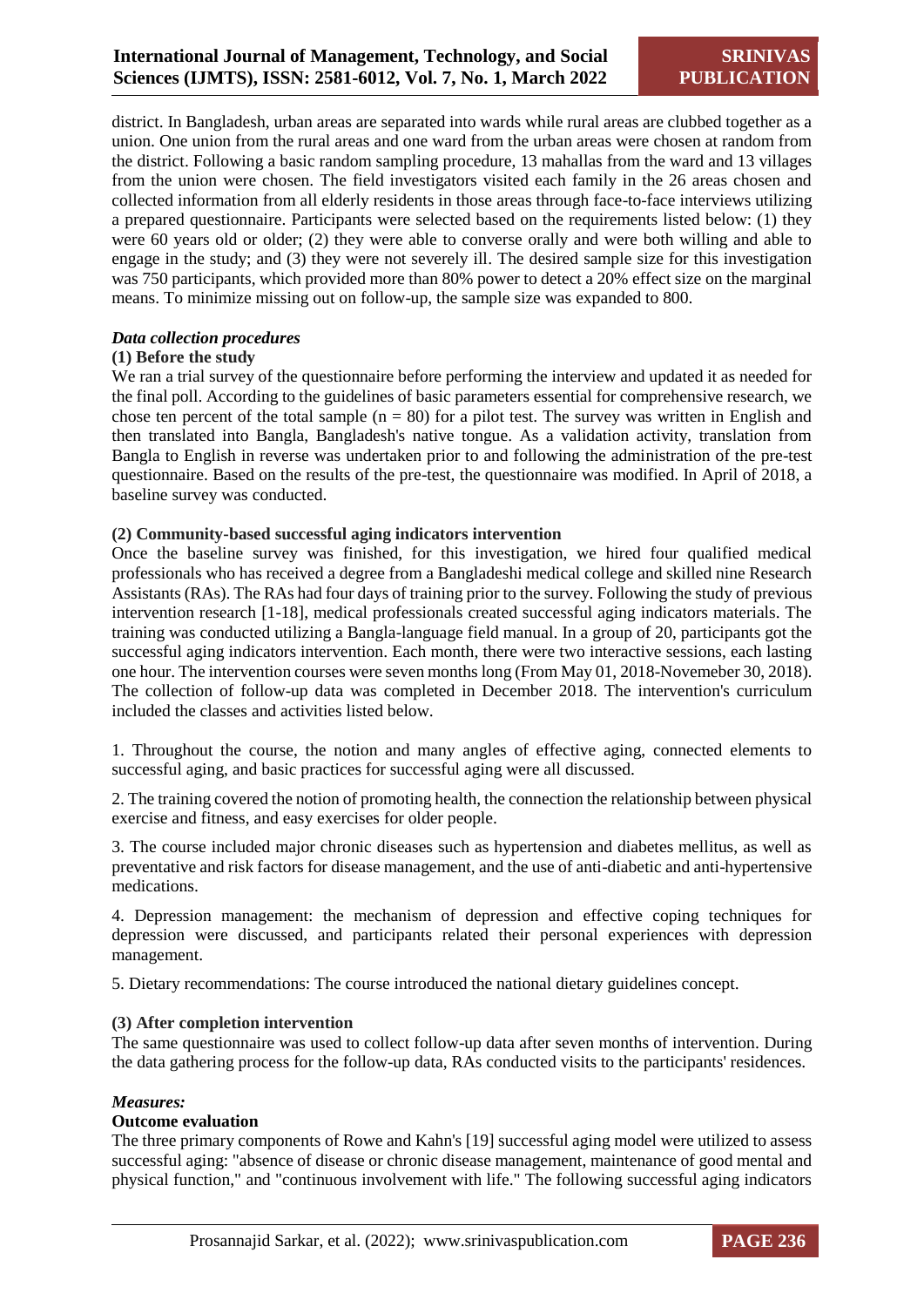were chosen as outcomes of interest based on these three domains: (1) indicators for chronic disease management, such as blood pressure control or diabetes management; (2) indicators for maintaining high mental and physical function, such as following the physical exercise guidelines and diet, cognitive impairment, and depressive symptoms; and (3) indicators for the "continued engagement with life", such as involvement in group, religious and voluntary work.

In this investigation, the digital Blood Pressure (bp) Monitor was employed. The respondents' hypertension was calculated using the averages of three different systolic and diastolic bp readings taken at 5-minute intervals. Hypertension was defined as having a systolic bp of 140 millimeters of mercury or a diastolic bp of 90 millimeters of mercury, or using antihypertensive medication. Along with antihypertensive medication [20], patients with a systolic bp of less than 140 mm Hg or a diastolic bp of less than 90 mm Hg were considered to have hypertension under control [21].

The HemoCue 201+ blood glucose analyzer was used to evaluate the blood glucose level in total blood gathered by capillaries of the middle and ring fingers were pricked using a finger prick. following an whole night fast, a common methods in resource-constrained situations. Diabetes was defined as fasting plasma glucose (FPG) of  $\geq$  7.0 mmol/L or the anti-diabetic drug usage, in accordance with the World Health Organization (WHO) guidelines. If a patient's FPG was < 7.0 mmol/L and they were using antidiabetic drug, we considered their diabetes to be under control [22].

The elderly population's adherence to prescribed food regimens during the previous seven days was assessed using ten questions derived from nutritional guidelines for Bangladeshi adults [23]. These questions elicited responses on a 7-point Likert type scale with a highest score of 70 about overall diet adherence, suggested every day three meals, fruit and vegetable portions, as well as carbohydrate-rich foods with a poor glycemic index, are recommended sugary drinks, foods with high fat, rich-sugary foods, foods with high fiber, n-3 fatty acids, healthful (monounsaturated) oils, sugary drinks were all graded on a scale of one to seven. The person was considered to be following dietary recommendations if their predicted score in total was greater than or equal to 80% of the maximum attainable total score ≥to 56.

In Bangla, the International Physical Activity Questionnaire (IPAQ) has been redesigned and used to assess the people' leisure-time physical activity [24]. The validity of these questions about physical exercise in Bangladesh's adult population has been thoroughly investigated elsewhere [24]*.* The total amount of time spent conducting moderate activities. (e.g., walking, mild cycling, gardening, mild exercises, e.g., playing games with the kids) to strenuous exercise (e.g., jogging/running, and putting more effort into riding, and activities such as quick swimming, team sports such as football or volleyball. For each activity, a different calculation was made. Every week, people should engage in at least 150 minutes of moderate-intensity physical activity or 75 minutes of strenuous-intensity physical activity, or a combination of both. If [moderate physical activity + strenuous physical activity  $\times$  2]  $\ge$ 150 minutes in 7 days, a patient was judged to be following the recommended physical exercise regimen [25].

If the individuals' cognitive functioning was normal, they met the criteria, as assessed via the Dementia Screening Mini Mental State Examination (MMSE-DS). Finally, depressive symptoms were measured utilizing the version in Bengali of the Short Geriatric Depression Scale-15 (SGDS-15) [26], with patients fitting the criteria if their score was less than eight.

# **Covariates**

Several socioeconomic and demographic characteristics have been related to successful aging indicators both theoretically and experimentally in this study.<sup>2-18</sup> The participants were divided into four age groups: 60–64, 65–69, 70–74, and over 75 years old are the age groups. Bangladesh's formal education system was used to identify the respondents' educational level: illiterate (0 year), primary (incomplete; 1-4 years), primary (complete; 5 years), secondary or higher education (6 years or more). The habitation was divided into two categories: rural and urban.

Muslims and non-Muslims were classified as Muslims and non-Muslims, respectively. There were three levels of monthly income: none, <3000 BDT, 3000-4999 BDT, and ≥5000 BDT. There were four types of live children: none, son(s) only, daughter(s) only, or both. There were two types of living arrangements: living alone or living with others. To measure old age allowance, a dichotomous variable (no vs. yes) was established.

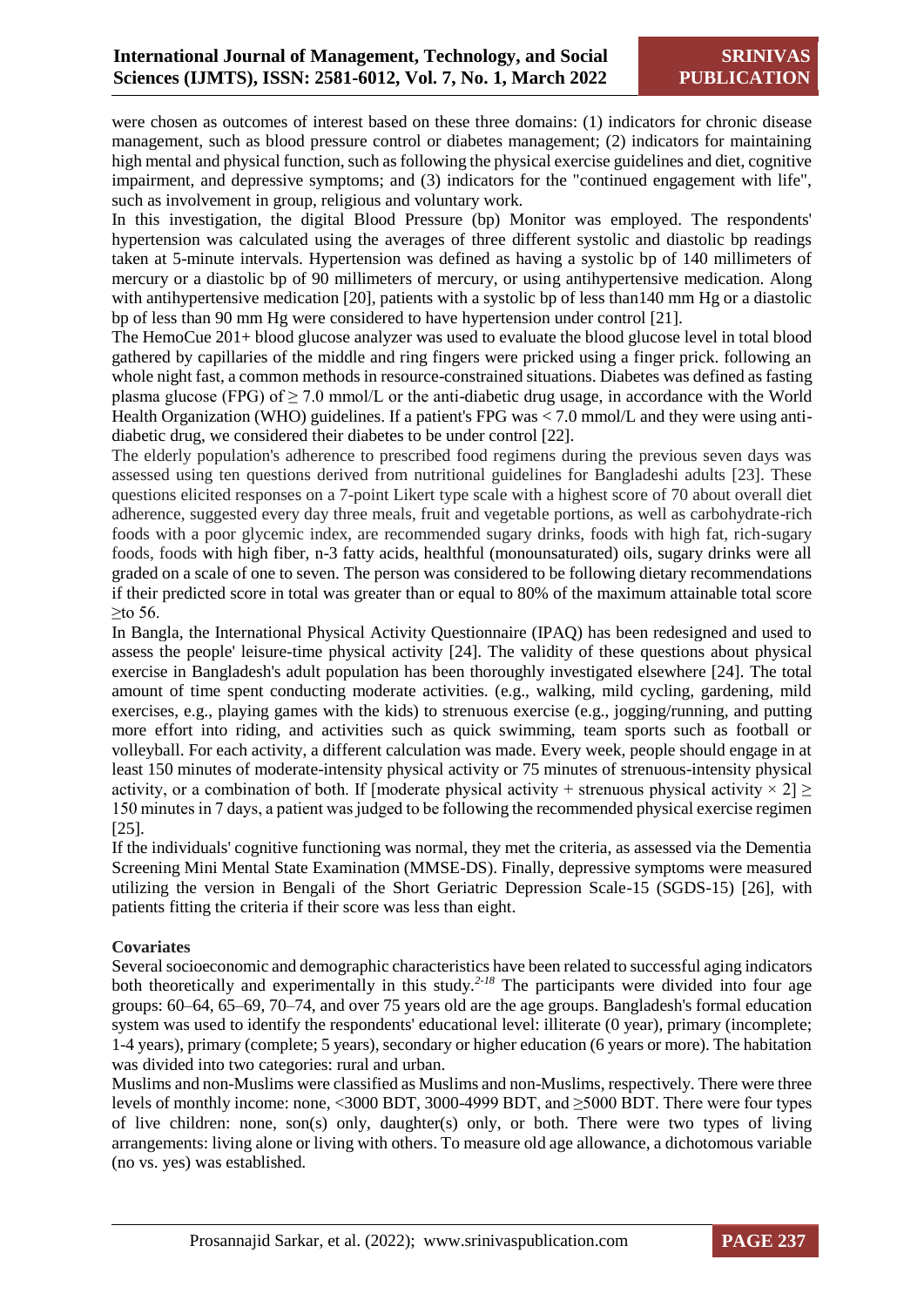# *Statistical analysis*

Before entering the final data into Microsoft Excel, the data was cross-checked for consistency. The data was entered by one person, who subsequently double-checked it with the study's primary investigator. The baseline socio-demographic factors of the respondents were determined using descriptive method. Between the baseline and follow-up, we used McNemar's chi-square analyses to assess the effectiveness of the intervention on three themes that recur successful aging indicators: (1) indicators for chronic disease management; (2) indicators for maintaining high mental and physical wellbeing; and (3) continued engagement indicators with life. Significance level were represented by *P* values. *P*<0.05 was thought to be statistically significant (two-tailed).

After adjusting for baseline risk factor levels, multivariable logistic regression models were applied to estimate the intervention group's impact on our outcome variables for the complete sample. We combined the data sets from the two periods to fit the logistic regression models. We employed nine binary logistic regressions. If the prevalence of diabetes or hypertension control improved throughout the intervention, the dependent variable for the first and second was coded as "1". The third and fourth dependent variables were coded as "1", indicating that adherence to recommended physical activity and diet increased during the follow-up period. If the prevalence of cognitive impairment and depressive symptoms decrease, the dependent variable for the fifth and sixth follow-up periods was coded as "1". The dependent variable for the seventh, eighth, and ninth was coded as "1" if the prevalence of social, religious, and volunteering activities increased over the follow-up period. We utilized 95% confidence intervals (CIs) for significance tests and entered all factors concurrently into multivariable regression models. The odds ratios (ORs) were estimated to measure the strength of the correlations.

In logistic regression research, the regression coefficients' standard errors were utilized to evaluate for multicollinearity. A standard error of more than 2.0 suggests that there is a problem. that there are numerical difficulties, for example multicollinearity exist among the independent variables [27]. All independent variables' standard errors in the adjusted model were less than one, indicating that there was no multicollinearity. SPSS for Windows, version 22.0, was used to conduct the analysis (SPSS, Chicago, IL).

#### *Ethical considerations*

Dr. Wazed Research and Training Institute, Begum Rokeya University in Bangladesh examined and approved this study methodology. Individuals were notified concerning the research, asked to join, and advised of their ability to recession prior to the baseline survey. The literate gave informed consent in writing, while the illiterate gave verbal agreement.

#### **4. RESULTS :**

#### *(1) Descriptive statistics:*

Table 1 displays the study participants' baseline sociodemographic, diabetic, and hypertension-related variables. The study engaged the services of 800 elderly people. Approximately 48% were female, 35.4% were 60–64 years old, and 63.2% were married at the time of the study. In terms of education, 39.3 % had no formal education, 29.1% had education below basic school, 20.1% had completed primary school, and the remainder 11.5% had secondary or higher education.

|  | $respondents(n=800)$      | Table 1: Baseline socio-demographic, diabetes, and hypertension related characteristics of the |  |  |  |  |
|--|---------------------------|------------------------------------------------------------------------------------------------|--|--|--|--|
|  | <u>  Charactoristics </u> |                                                                                                |  |  |  |  |

| <b>Characteristics</b> | $\overline{\mathbf{N}}$ | $\frac{0}{2}$ |
|------------------------|-------------------------|---------------|
| Age, years             |                         |               |
| 60-64                  | 282                     | 35.4          |
| 65-69                  | 198                     | 24.7          |
| 70-74                  | 134                     | 16.7          |
| $\geq$ 75              | 186                     | 23.2          |
| Gender                 |                         |               |
| Male                   | 417                     | 52.1          |
| Female                 | 383                     | 47.9          |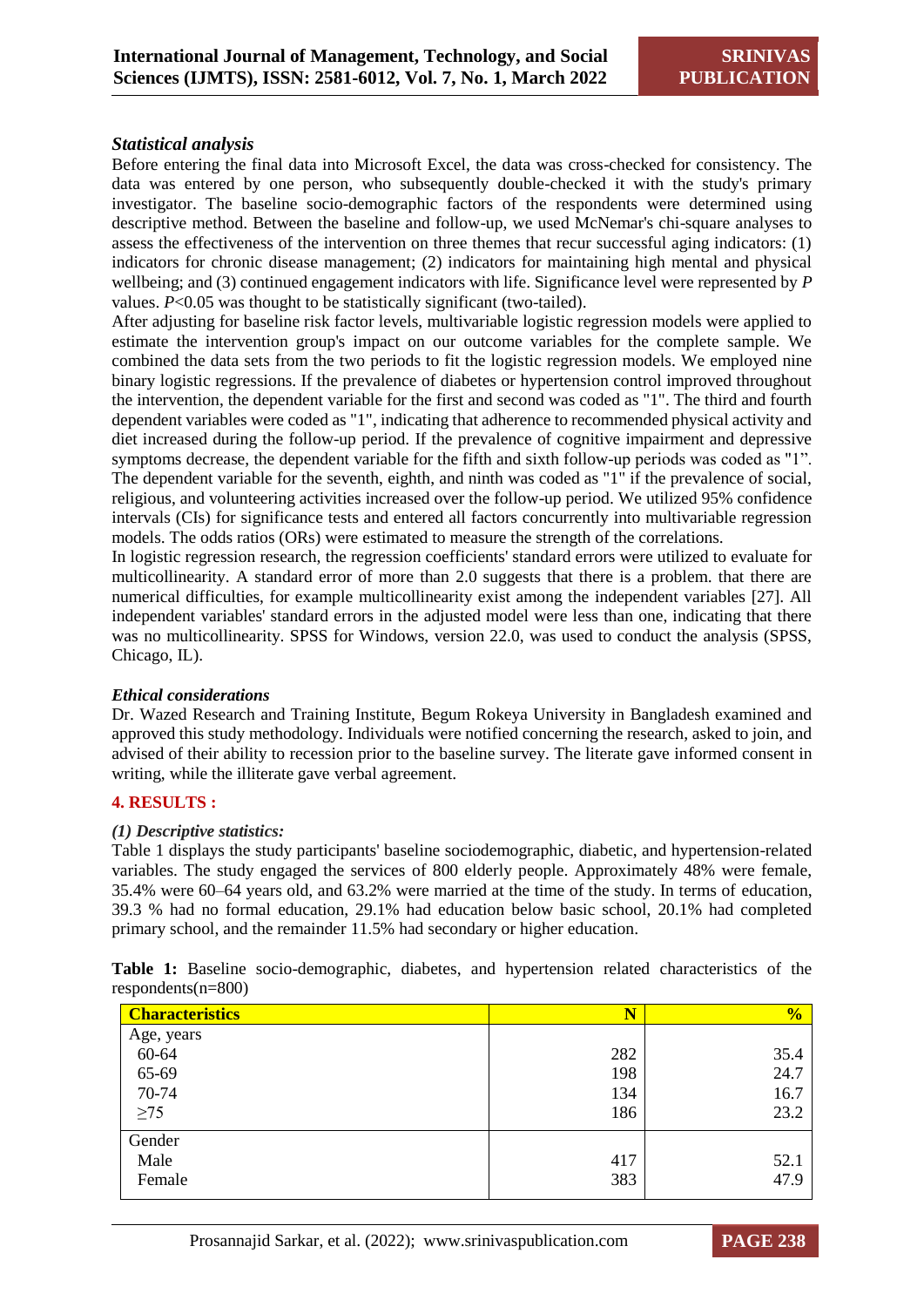# **International Journal of Management, Technology, and Social Sciences (IJMTS), ISSN: 2581-6012, Vol. 7, No. 1, March 2022**

**SRINIVAS PUBLICATION**

| Marital status                       |     |      |
|--------------------------------------|-----|------|
| Currently married                    | 506 | 63.2 |
| Widow/widower                        | 294 | 36.8 |
| $\overline{\text{No}}$ . of children |     |      |
| None                                 | 15  | 1.9  |
| Have only son(s)                     | 73  | 9.1  |
| Have only daughter (s)               | 50  | 6.3  |
| Have both son (s)daughter(s)         | 662 | 82.7 |
| Education                            |     |      |
| No education                         | 314 | 39.3 |
| <b>Below primary</b>                 | 233 | 29.1 |
| Primary                              | 161 | 20.1 |
| Secondary and above                  | 92  | 11.5 |
| Religion                             |     |      |
| <b>Muslims</b>                       | 537 | 67.1 |
| Non-Muslims                          | 263 | 32.9 |
| Place of residence                   |     |      |
| Rural                                | 601 | 75.1 |
| Urban                                | 199 | 24.9 |
| Living arrangements                  |     |      |
| Living alone                         | 68  | 8.5  |
| Living with someone else             | 732 | 91.5 |
| Monthly income, BDT                  |     |      |
| No Income                            | 328 | 41.0 |
| $<$ 3000                             | 226 | 28.3 |
| 3000-4999                            | 141 | 17.6 |
| $\geq 5000$                          | 105 | 13.1 |
| Receiving old age allowance          |     |      |
| N <sub>o</sub>                       | 658 | 82.3 |
| Yes                                  | 142 | 17.7 |
| <b>Diabetes</b>                      |     |      |
| N <sub>o</sub>                       | 704 | 88.0 |
| Yes                                  | 96  | 12.0 |
| Hypertension                         |     |      |
| N <sub>o</sub>                       | 488 | 61.0 |
| Yes                                  | 312 | 39.0 |

When it comes to education, 22.1% of respondent's mothers had a secondary or higher degree of education. Over 91% of the elderly lived with someone else. Only 17.7% of the elderly in the whole sample population had a source of income, and 41% of those who did have no source of income. Diabetes and hypertension were found to be prevalent in the study sample at 12% and 39%, respectively. Table 2 illustrates percentage changes in indicators for chronic disease management, mental and physical function maintenance, and sustained involvement with life. At the outset, 800 people were questioned; however, 20 people were lost to follow-up over the follow-up period. As a result, a total of 780 people were questioned. In terms of chronic illness management indicators, there were substantial variations in almost all of them before and after the intervention. There was a considerable improvement in diabetes control at the follow-up (25% versus 15%) and hypertension management (29 % versus 21%) compared to baseline.

When compared to baseline, there was a substantial improvement  $(p \le 0.001)$  in adherence to the recommended physical activity and diet at the end line. A substantial improvement in cognitive impairment and depressive symptoms at the follow-up. Except for group activities, there was no significant improvement in participation in voluntary and religious activities during the follow-up period in the indicator associated to continuous engagement with life.

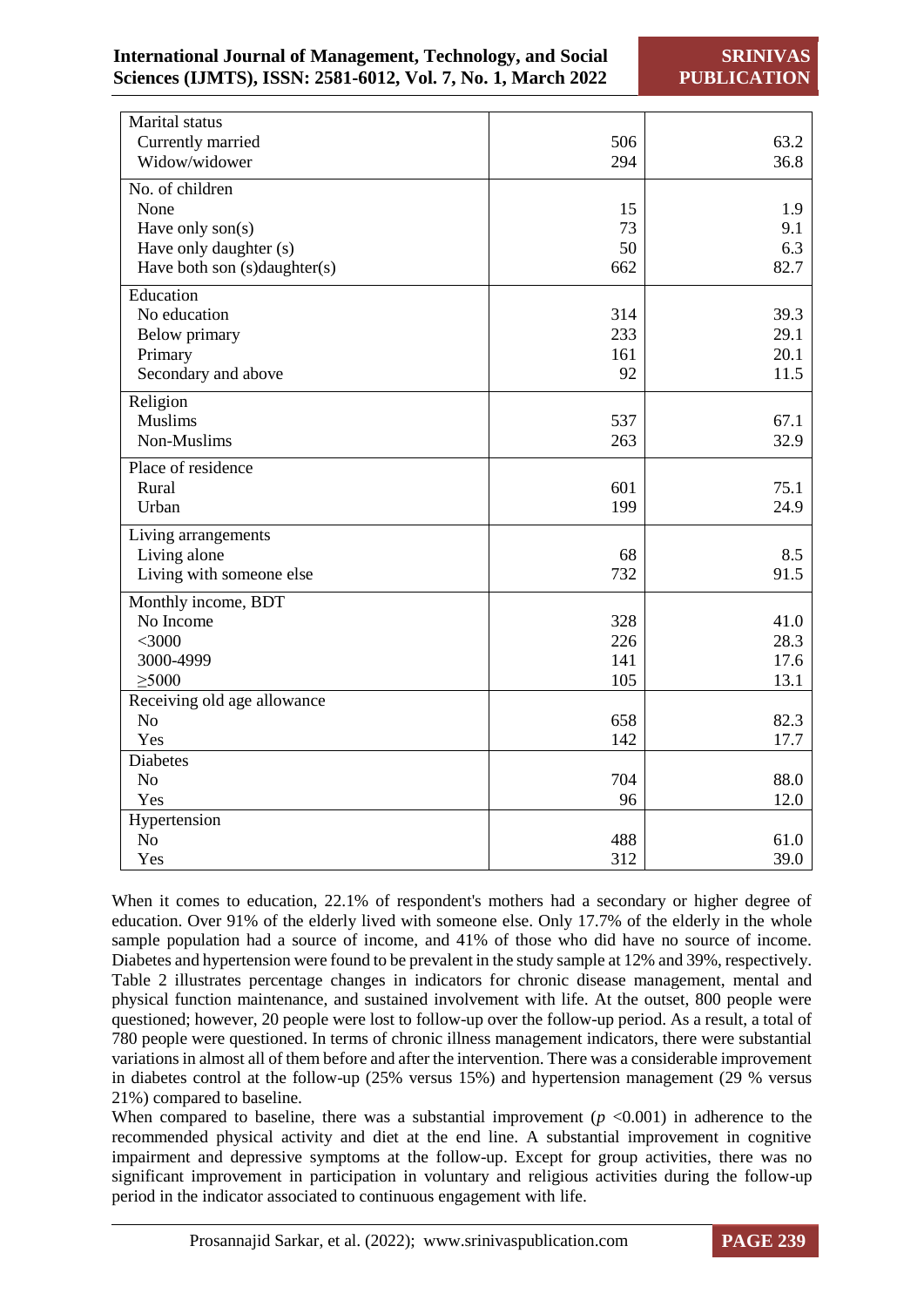**Table 2:** Percentage change in Indicators for chronic disease management Indicators related to maintenance of high mental and physical function and indicator related to continued engagement with life at baseline and follow-up ( $n = 780$ )

| <b>Measures</b>                                                        | <b>Baseline</b><br>$(n=780)$ |      | <b>Follow-up</b><br>$(n=780)$ |      | <b>Percentage</b><br>$changeI$ | $P-$<br>value |
|------------------------------------------------------------------------|------------------------------|------|-------------------------------|------|--------------------------------|---------------|
|                                                                        | n                            | $\%$ | $\mathbf n$                   | $\%$ |                                |               |
| Indicators for chronic disease management                              |                              |      |                               |      |                                |               |
| Control of blood pressure                                              | 59                           | 21.0 | 91                            | 29.0 | 8.0                            | 0.004         |
| Control of diabetes                                                    | 14                           | 15.0 | 25                            | 25.0 | 10.0                           | 0.048         |
| Indicators related to maintenance of high mental and physical function |                              |      |                               |      |                                |               |
| Adherence to recommended<br>physical activity                          | 322                          | 41.3 | 434                           | 55.6 | 14.3                           | < 0.001       |
| Adherence to recommended diet                                          | 258                          | 33.1 | 363                           | 46.5 | 13.4                           | < 0.001       |
| Cognitive impairment                                                   | 384                          | 49.2 | 302                           | 38.7 | $-10.5$                        | < 0.001       |
| Depressive symptoms                                                    | 399                          | 51.1 | 303                           | 38.8 | $-12.3$                        | < 0.001       |
| Indicator related to continued engagement with life                    |                              |      |                               |      |                                |               |
| Participation in group activities                                      | 125                          | 16.0 | 220                           | 28.2 | 12.2                           | < 0.001       |
| Participation<br>in<br>religious<br>activities                         | 733                          | 94.0 | 743                           | 95.3 | 1.3                            | 0.262         |
| Participation<br>volunteering<br>activities                            | 69                           | 8.9  | 87                            | 11.1 | 3.2                            | 0.129         |

Note: from follow-up to baseline

#### *2. Multivariable analysis:*

Multivariable logistic regression models predicted levels of baseline-adjusted post-intervention chronic illness management markers, preservation of good mental and physical wellbeing and maintained life involvement. In the follow-up period participants were 1.64 (95 % CI $=$  1.12- 3.38) and 1.89 (95 % CI = 1.44-2.87) fold more probable to control hypertension and diabetes compared to baseline. Individuals in the follow-up investigation were 2.21 (95 % CI = 1.87–3.45), 2.01 (95 % CI = 1.61–2.99) times more likely to adherence to recommended physical activity and diet compared with the baseline. This intervention was observed to be connected to a lower risk of cognitive impairment  $(AOR = 0.63;$ 95 % CI = 0.41-0.96) and depressive symptoms (AOR = 0.51; 95 % CI = 0.35- 0.91). In the follow-up period group activities increased 98% as compared to baseline (Table 3).

|                                           | Table 3: Adjusted odds ratio and 95% confidence interval predicting the impact of the intervention on |  |
|-------------------------------------------|-------------------------------------------------------------------------------------------------------|--|
| successful aging indicators ( $n = 780$ ) |                                                                                                       |  |

| <b>Measures</b>           | <b>Adjusted odds ratio</b><br>$(AOR)^{1}$ | <b>95 % confidence</b><br>interval (CI) |
|---------------------------|-------------------------------------------|-----------------------------------------|
| Control of blood pressure |                                           |                                         |
| <b>Baseline</b>           | 1.00                                      |                                         |
| Follow-up                 | 1.64 <sup>c</sup>                         | 1.12-3.38                               |
| Control of diabetes       |                                           |                                         |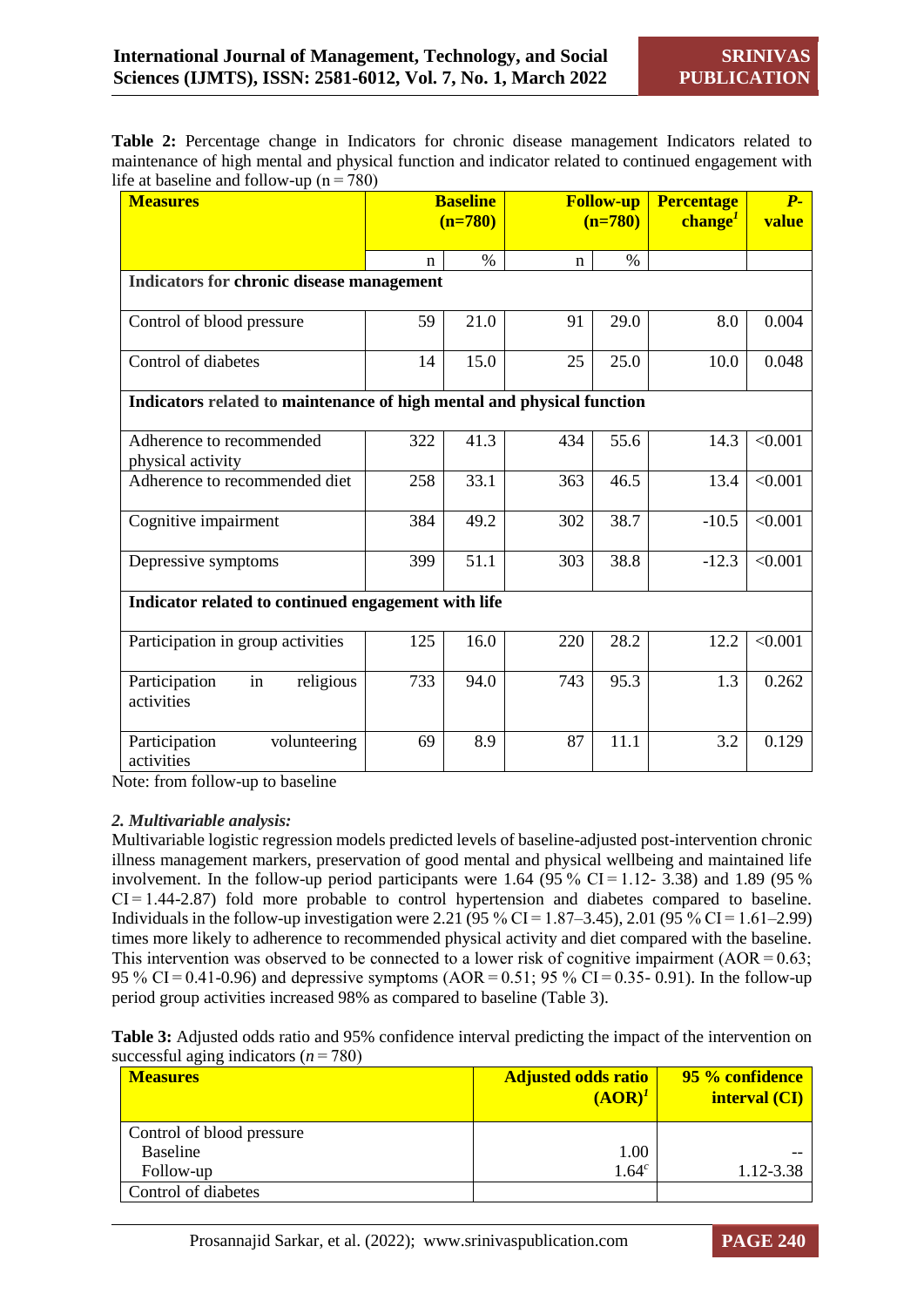**SRINIVAS PUBLICATION**

| <b>Baseline</b>                            | 1.00       |                 |
|--------------------------------------------|------------|-----------------|
| Follow-up                                  | $1.89^{b}$ | 1.44-2.87       |
| Adherence to recommended physical activity |            |                 |
| <b>Baseline</b>                            | 1.00       |                 |
| Follow-up                                  | $2.21^a$   | 1.87-3.45       |
| Adherence to recommended diet              |            |                 |
| <b>Baseline</b>                            | 1.00       |                 |
| Follow-up                                  | $2.01^a$   | 1.61-2.99       |
| Cognitive impairment                       |            |                 |
| <b>Baseline</b>                            | 1.00       |                 |
| Follow-up                                  | $0.63^{b}$ | $0.41 - 0.96$   |
| Depressive symptoms                        |            |                 |
| <b>Baseline</b>                            | 1.00       |                 |
| Follow-up                                  | $0.51^{b}$ | $0.35 - 0.91$   |
| Participation in group activities          |            |                 |
| <b>Baseline</b>                            | 1.00       |                 |
| Follow-up                                  | $1.98^{b}$ | 1.69-3.03       |
| Participation in religious activities      |            |                 |
| <b>Baseline</b>                            | 1.00       | 1.00            |
| Follow-up                                  | 0.91       | $(0.88 - 1.78)$ |
| Participation volunteering activities      | 1.00       | 1.00            |
| <b>Baseline Follow-up</b>                  | 0.84       | $0.72 - 2.03$   |

*Note*: Models were adjusted by age, gender, marital, number of children, education, religion, place of residence, monthly income, and old age allowance; here a, b, and c indicate  $p \le 0.001$ ,  $p \le 0.01$ , and *p* < 0.05

# **5. DISCUSSION :**

This community-based intervention was found to be helpful in boosting successful aging markers for chronic disease management, maintaining good mental and physical function, and maintaining life engagement. Increased control of diabetes and hypertension, as well as following the physical exercise guidelines and diet, were among the notable changes brought about by the intervention. This intervention was linked to a lower risk of acquiring cognitive impairment and depressive symptoms, as well as greater social activities, among the elderly.

This is the first study we're aware of that looks at the impact of a community-based program in Bangladesh on successful aging markers. Unlike previous interventions that focused on specific disorders or only on increasing physical function [10-12], such as food and physical activity, or on the elderly's psychological well-being [13-16] or social participation [17-18], this research looks at a wide range of strategies to promote indicators for successful aging, which is both promising and challenging. Diabetes and hypertension control, as well as adhering to prescribed physical activity and diet were all considerably improved in this study, which is in line with earlier research [10-12]. As a result of this intervention, many factors led to the respondents' enhanced adhere to diet and exercise, in addition control of chronic illness management: The medical professional was well-prepared and gave enough lectures to allow for more efficient discussion of the issue; at the conclusion of the four-day intervention, the instructor evaluated RAs messages and furnished additional support. Furthermore, as previously stated, repeated sessions would very certainly have had a greater influence on boosting participants' awareness of the necessity of regular exercise, a healthy diet, and diabetes and hypertension treatment. The elderlies were given cognitive training using this intervention program., and the effects were significant over time. The intervention on coping skills also had a significant impact on depressive symptoms, as revealed in previous research [28]. It's probable that this intervention's success in reducing depressive symptoms and cognitive impairment is due to the elderly's improved conscious of their own emotions as well as their deeper psychological demands, resulting in fewer emotion volatility and more steadiness than before. This community-based strategy was also successful in improving elderly people's engagement in group activities. This finding is plausible, because throughout the intervention period, the elderly was taught the necessity of participating in their group activities for the sake of their mental and physical well-being.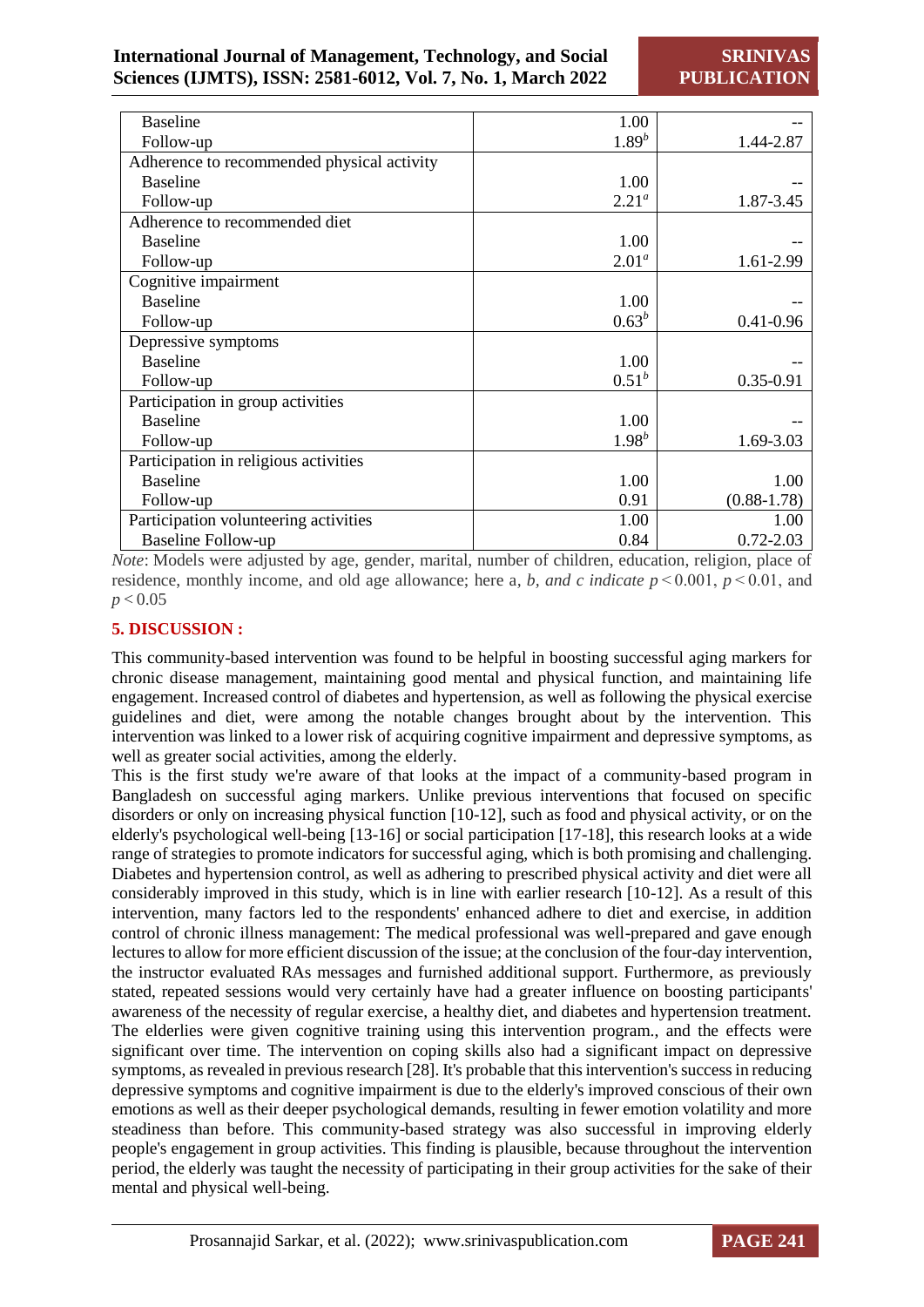This study has several advantages. At first, the intervention comprised a variety of outcome-based assessments. There are numerous aspects of chronic disease management, physical and mental wellness, and involvement in social activities were examined in this study. For building community-based health promotion initiatives, such an evidence-based intervention is required and recommended. Second, members of our research team came from a variety of biopsychosocial backgrounds. To design a multidimensional intervention program, communication between disciplines and well-thought-out program sequencing can be utilized.

There are a few flaws in this research as well. To begin with, owing to the restricted resources available for this research, the intervention was shorter in duration. It may take some time for the study's effects on effective aging or health measures to become apparent. Second, this report is not based on a randomized controlled experiment. As a result, no control group was used. Third, we exclusively considered diabetes and hypertension for chronic disease treatment. However, because all chronic illness measurements are impossible due to cost constraints, moreover, data has indicated that among all chronic diseases, diabetes and hypertension are more common among the elderly.

# **6. CONCLUSIONS :**

This community-based intervention was found to be helpful in boosting successful aging markers for chronic disease management, maintaining good mental and physical function, and maintaining life engagement. Increased control of diabetes and hypertension, as well as following the required physical activity and dietary guidelines, were among the notable changes brought about by the intervention. This intervention was linked to a reduced risk of mental deterioration. and depressive symptoms, in addition greater social activities, among the elderly. Future study should concentrate on the aspects that influence successful aging based on the basis of subjective markers that were not thoroughly analyzed in this research.

# **7. FUNDING :**

This research was funded by the Social Science Research Council (SSRC), Planning Division, Ministry of Planning, the Government of Bangladesh.

# **8. CONFLICT OF INTERESTS :**

The author certifies that the publishing of this paper does not include any conflicts of interest.

# **9. ACKNOWLEDGEMENT :**

It is a great pleasure and deep appreciation to acknowledge that Bangladesh as well as all the elders of the world and the SSRC, Bangladesh for funding to enable us to carry out the study.

# **10. DATA AVAILABILITY :**

On reasonable request, the corresponding author will provide the datasets used and/or analyzed during the current work.

# **REFERENCES :**

- [1] Rowe, J. W., Kahn, R. L. (1997). The structure of successful aging. In Successful Aging; Rowe, J. W., Kahn, R. L., Eds.; Dell Publishing: New York, NY, USA, pp. 36–52, ISBN 978-0440508632.
- [2] Depp, C. A., Jeste, D. V. (2006). Definitions and predictors of successful aging: a comprehensive review of larger quantitative studies. *Am J Geriatr Psychitr., 14*(1), 6–20. [Google Scholar](https://www.sciencedirect.com/science/article/pii/S1064748112615875) ×
- [3] Donnelly, E. A., Hinterlong, J. E. (2010). Changes in social participation and volunteer activity among recently widowed older adults. *Gerontologist. 50*(1), 158–169. [Google Scholar](https://academic.oup.com/gerontologist/article-abstract/50/2/158/716790) ×
- [4] Hassan, M. K., Lawrence, S. B. (2007). Retirement savings of the hip generation: a study of retirement preparation among individuals in their fifties. *Southwest Eco Rev. 34*(1), 115–130. [Google Scholar](https://papers.ssrn.com/sol3/papers.cfm?abstract_id=3263388) ×
- [5] Pruchno, R. A., Wilson-Genderson, M., Rose, M., Carwright, F. (2010). Successful aging: early influences and contemporary characteristics. *Gerontologist., 50*(1), 821–833.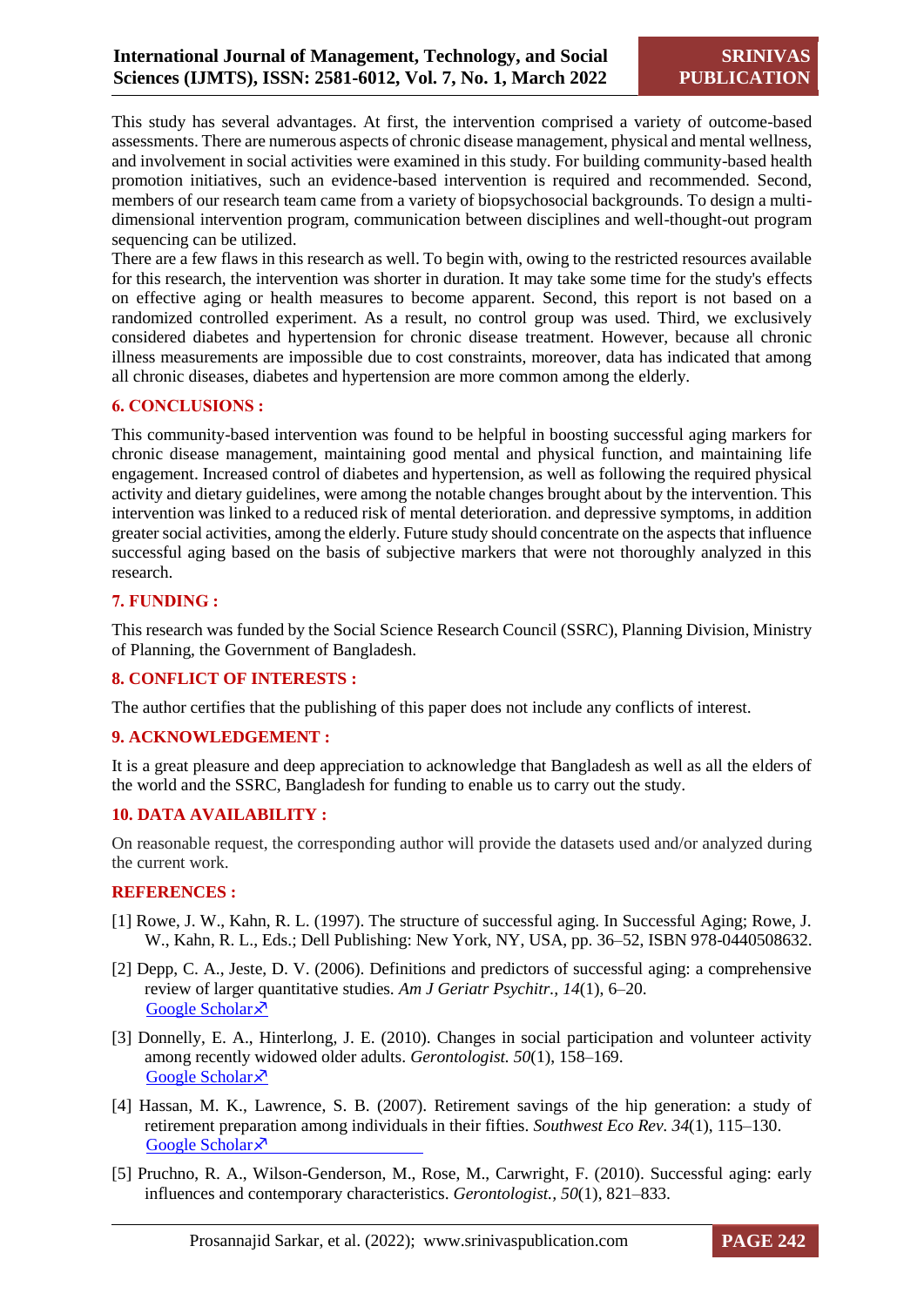[Google Scholar](https://academic.oup.com/gerontologist/article-abstract/50/6/821/628658)  $\lambda$ 

- [6] Fries, J. F., Koop, C. E., Sokolov, J., Beadle, C. E., Wright, D. (1998). Beyond health promotion: reducing need and demand for medical care. *Health Aff., 17*(1), 70–84. [Google Scholar](https://www.healthaffairs.org/doi/abs/10.1377/hlthaff.17.2.70) ×
- [7] United Nations. (2019). *World Population Prospects 2019*. Retrieved from United Nations Population Division:<https://population.un.org/wpp/Download/Standard/Population/>
- [8] HelpAge International. (2012). *Ageing in the 21st Century: A Celebration and A Challenge*. New York: UNFPA.
- [9] HelpAge International, (2015). *Policy Mapping on Ageing in Asia and the Pacific Analytical Report, Chiang Mai: HelpAge International East Asia/Pacific Regional Office.*
- [10] Koniak-Griffin, D. Brecht, M. L., Takayanagi, S., Villegas J, Melendrez, M., Balcázar, H. (2015). A community health worker-led lifestyle behavior intervention for Latina (Hispanic) *women: feasibility and outcomes of a randomized controlled trial*. *Inter J Nurs Stud., 52*(1), 75–87. [Google Scholar](https://www.sciencedirect.com/science/article/pii/S0020748914002533) ×
- [11] Ockene, I. S., Tellez, T. L., Rosal MC, Reed G, Mordes J., Merriam, P. A., et al. (2011). Outcome of a Latino community based intervention for the prevention of diabetes: the Lawrence Latino Diabetes Prevention Project. *Am J Public Health 102*(1), 336–342. [Google Scholar](https://ajph.aphapublications.org/doi/abs/10.2105/AJPH.2011.300357) ×
- [12] Connelly, J., Kirk, A., Masthoff, J., MacRury, S. (2013). The use of technology to promote physical activity in type 2 diabetes management: a systematic review. *Diabet Med. 30*(1), 1420–1432. [Google Scholar](https://onlinelibrary.wiley.com/doi/abs/10.1111/dme.12289) ×
- [13] Suzuki, H., Kuraoka, M., Yasunaga, M., Nonaka, K., Sakurai, R., Takeuchi, R., et al. (2014). Cognitive intervention through a training program for picture book reading in community-dwelling older adults: a randomized controlled trail. *BMC Geriatr, 14*(1), 1-9. [Google Scholar](https://bmcgeriatr.biomedcentral.com/articles/10.1186/1471-2318-14-122) ×
- [14] Hötting, K., Holzschneider, K., Stenzel, A., Wolbers, A., Röder, B. (2013). Effects of a cognitive training on spatial earning and associated functional brain activations. *BMC Neurosci. 14*(1), 1-16. [Google Scholar](https://link.springer.com/article/10.1186/1471-2202-14-73)<sup> $\lambda$ </sup>
- [15] Wilis, S. L., Caskie, G. I. L. (2013). Reasoning training in the ACTIVE Study: how much is needed and who benefits? *J Aging Health. 25*(8 Suppl), 43S–64S. [Google Scholar](https://journals.sagepub.com/doi/abs/10.1177/0898264313503987) ×
- [16] Fledderus, M., Bohlmeijer, E. T., Smit, F., & Westerhof, G. J. (2010). Mental health promotion as a new goal in public mental care: a randomized controlled trial of an intervention enhancing psychological flexibility. *Am J Public Health. 100*(1), 2372–2378. [Google Scholar](https://ajph.aphapublications.org/doi/abs/10.2105/AJPH.2010.196196) ×
- [17] Lu, P. C. (2011). Social integration of the older adults in Taiwan: The case of community participation. Taipei: Research project report of National Science Council, Taiwan, R.O.C.; (NSC 97–2420-H-004– 159-KF3) [in Chinese].
- [18] Hsu, H. C., Chuang, S. H., Hsu, S. W., Tung, H. J., Chang, S. C., Lee, M. M., Wang, J. Y., Kuo, L. T., Tseng, F. Y., Po, A. T. (2019). Evaluation of a successful aging promotion intervention program for middle-aged adults in Taiwan. *Glob Health Promot., 26*(1), 81-90. [Google Scholar](https://journals.sagepub.com/doi/abs/10.1177/1757975917702087)<sup> $\lambda$ </sup>
- [19] Rowe, J. W., & Kahn, R. L. (1998). Successful Aging; Pantheon Books: New York, NY, USA.
- [20] Chobanian, A. V. (2003). Joint national committee on prevention, detection, evaluation, and treatment of high blood pressure. Seventh report of the Joint National Committee on Prevention, Detection, Evaluation, and Treatment of High Blood Pressure. *Hypertension., 42*(6), 1206–1252. [Google Scholar](https://scholar.google.com/scholar?hl=en&as_sdt=0,5&q=Chobanian,+A.+V.+(2003).+Joint+national+committee+on+prevention,+detection,+evaluation,+and+treatment+of+high+blood+pressure.+Seventh+report+of+the+Joint+National+Committee+on+Prevention,+Detection,+Evaluation,+and+Treatment+of+High+Blood+Pressure.+Hypertension) ×